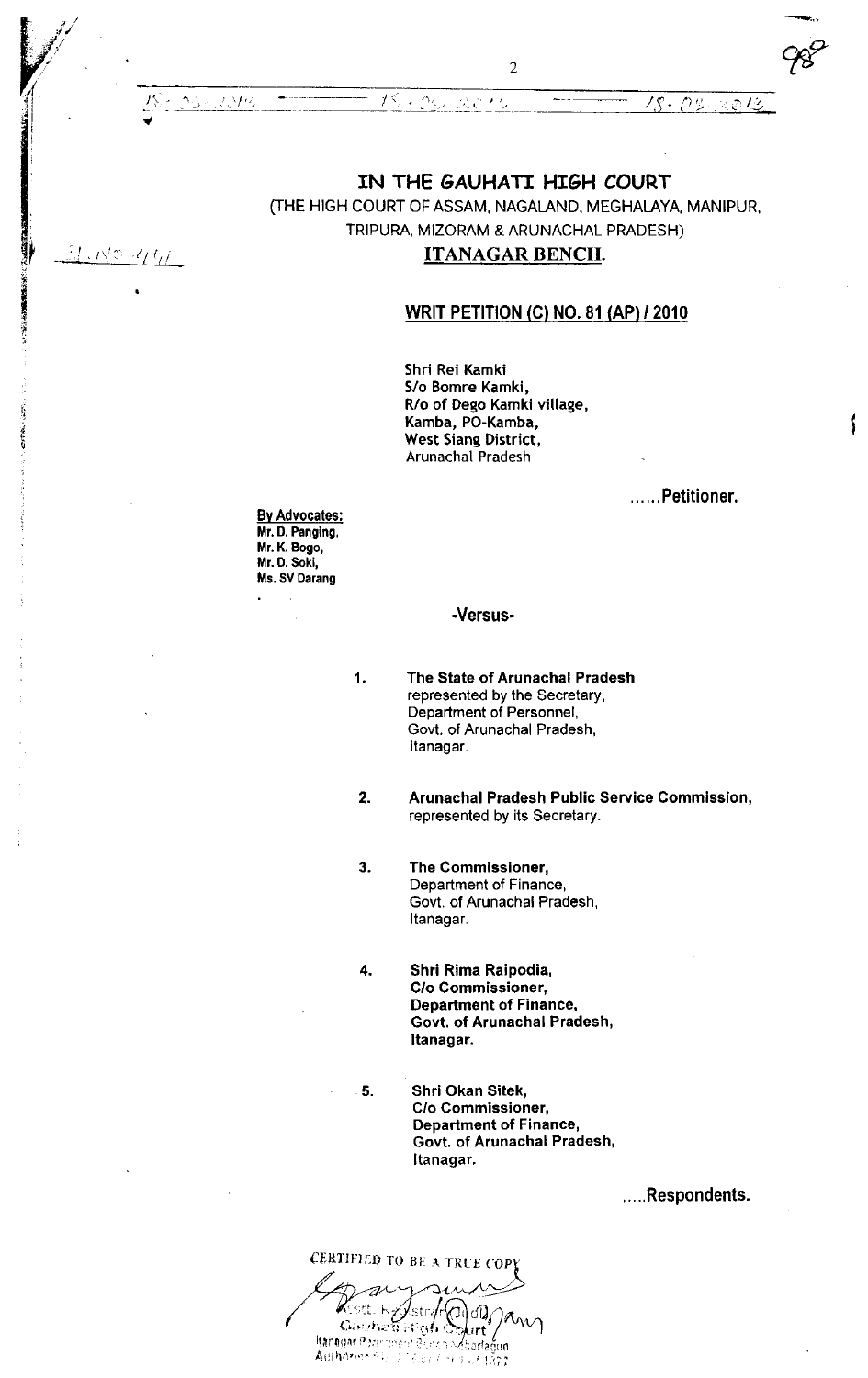By Advocates: Mr. N. Tagia, S/C for APPSC/resp. no.2 Mr. C. Modi for resp no.5. Mr. N. Ratan, for resp. no.4 Ms. P. Pangu, GA for resp nos. 1 & 3

I

i

I t i I I

# BEFORE THE HON'BLE JUSTICE Dr. (MRS.) INDIRA SHAH

Date of hearing Date ot Judgment & Order  $: 13 - 03 - 2013$  $: 18 - 03 - 2012$ 

JUDGMENT & ORDER (cAv)

Heard Mr. D. Panging, tearned counsel for the petitioners and Mr. N. Tagia, learned Standing Counsel for APPSC / Respondent No.Z as wetl as Ms. P. Pangu, learned Govt. Advocate appearing for Respondent Nos. 1 & 3. Atso heard Mr. N. Ratan, learned counsel for private respondent No.4 and Mr. C. Modi, tearned counset appearing for private respondent No.5.

2]. The petitioner in the category of disability of hearing impaired appeared in the Arunachat Pradesh Pubtic Service Commission's examination to the posts of Sub-Treasury Officer under reserved quota for physically handicapped persons. After competitive examination, a merit list was pubtished on 14-10-2008 and a final list was pubtished on 17-01-2009. Prior to that on 20-03-2007, the Arunachal Pradesh Public Service Commission (in short, the APPSC') vide notification published in the News daity, the 'Arunachal Times' sought the disabitity certificates from the candidates with disabitity within a period of 15 days from the date of pubtlcation of the notice to facititate the setection of genuine and deserving persons to the post. The petitioner accordingly submitted the requisite certificate to the competent authorities. The petitioner was declared successful in the pretiminary examination and was quatified for

CLRTIFIED TO BEEN TRUE COPY  $\iota_I$  $\mathbf C$  ert rkanarlagun t /  $\mathfrak{m},\mathfrak{r}$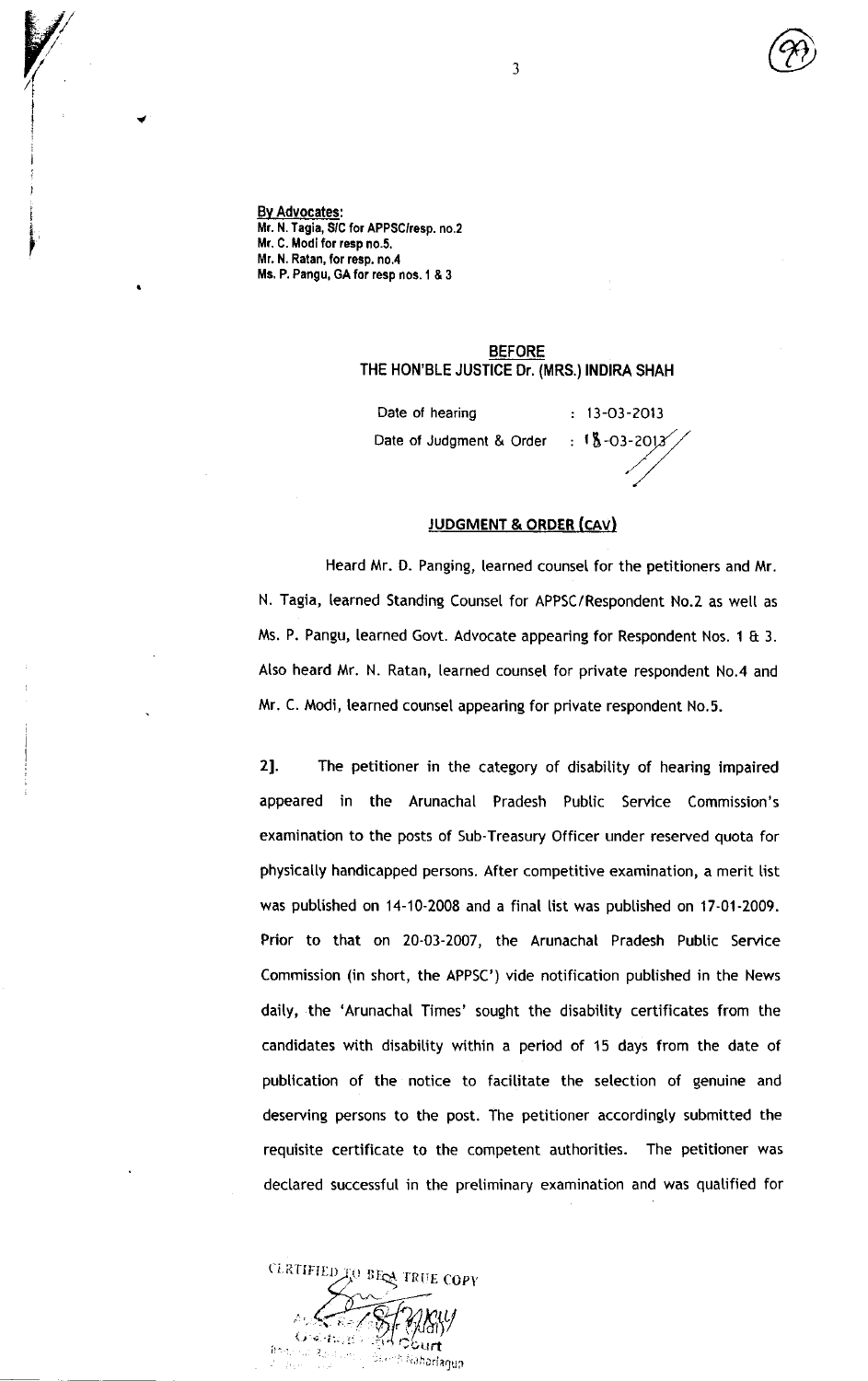the written examination. The quatified candidates were asked to submit application in prescribed form with all supporting certificates to Secretary, Arunachal Pradesh Public Service Commission. Accordingty, the petitioner submitted the application along with all requisite documents and opted for Arunachat Pradesh Civit Service (Entry Grade) as his first preference.

3]. The petitioner was declared successful was qualified for the interview/viva-voce test. When the resutt was dectared, the name of the petitioner was not among the list of successfut candidates. Onty two persons, i,e. private respondent nos. 4 & 5 were recommended for appointment to the post of Sub-Treasury Officer under the physically handicapped quota and placed at serial nos. 99 & 100 respectively. The petitioner was under bona fide betief that the private respondents were recommended inconsonance with the existing Government Guidetines and Rules, as the select list did not indicate what disabilities the respondent nos. 4 & 5 were having. The appointment of private respondents were challenged by Shri Abu Taba and Shri Ojing Siram by filing two writ petitions i.e. WP(C) 78 (AP) 2009 and WP(C) 100 (AP) 2009.

4]. In those writ petitions, some irregularities in their appointment under physical handicapped quota were brought to the notice of the Court. The petitioner through his advocate procured the copy of the writ petitions, counter affidavit fited by the APPSC and the copy of judgment passed by this Court. The petitioner in WP(C) 100 (AP) 2009 chaltenged the recommendation made by the APPSC in favour of private respondent no.5 on the ground that the private respondent no.5 did not fatt under the purview of blind/low vision category and he was not entitled to get appointment in the quota of blind/low vision.

51. ln WP(C) 78 (AP) 2009, the petitioner therein chatlenged the appointment of private respondent no. 4 under disability quota and alleged



4

 $\omega$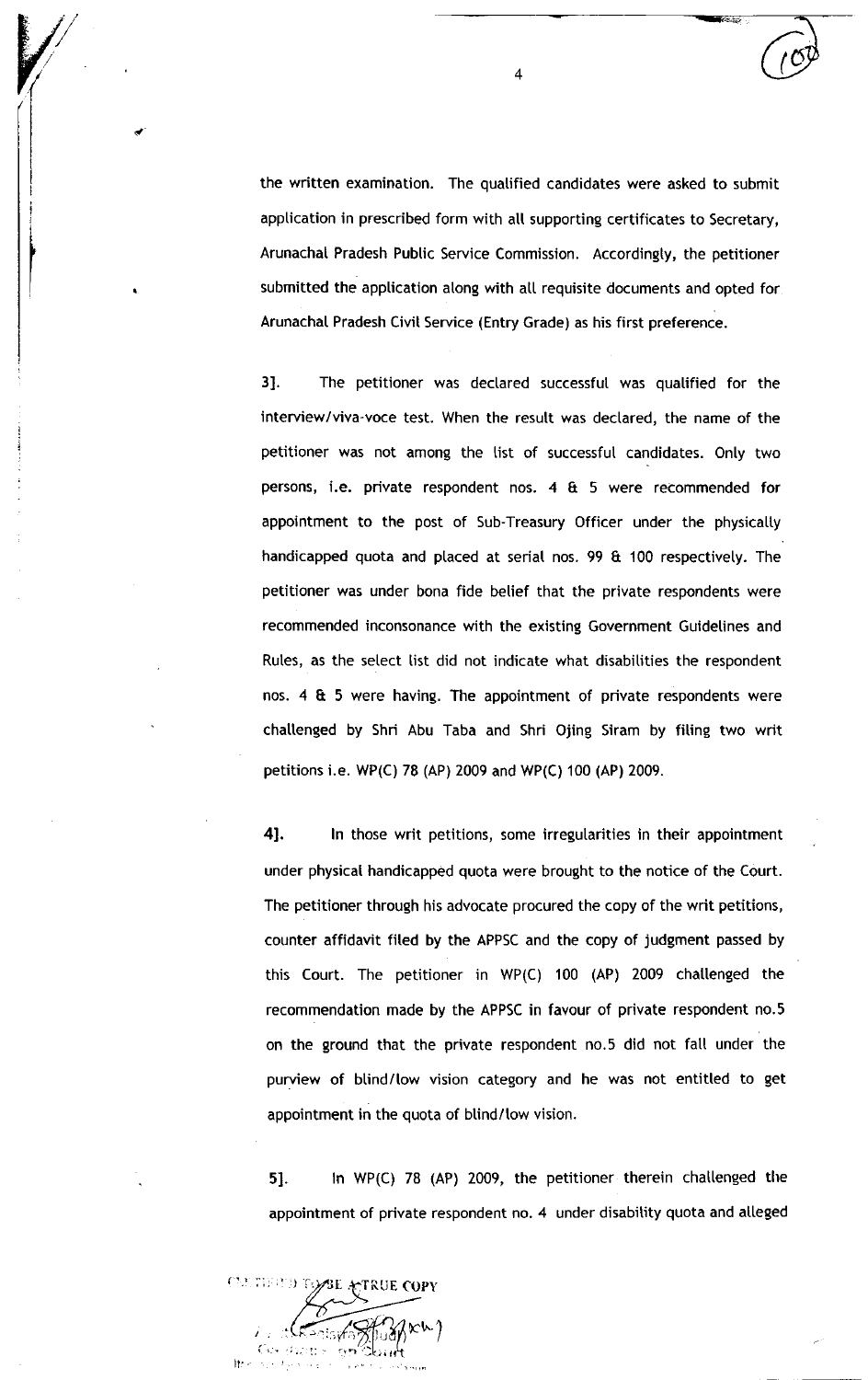that the APPSC had not strictty foltowed the 3% reservation poticy. The APPSC, in both the writ petitions, took the ptea that 3% reservation poticy was followed and as per the policy, it was required to select 3 disabled candidates but only 2 candidates could be selected as not candidate under the deaf and dumb category was available for setection. While disposing of the Writ Petition(c) 78 (AP) 2009, this Court directed the no.4herein to appear before a medical board to ascertain whether he is a physically disabted person or not as defined under Section 2(O) of the Persons with Disabitities (Equat Opportunities, Protection of Rights and FutI Participation) Act, 1995 (in short, 'the Act'). The recommendation of respondent no.5 was quashed and set aside vide judgment passed in WP(C) 100 (AP) 2009 on the ground that respondent no.5, who is a person with low vision has been recommended against a post reserved for orthopaedically and partially deaf persons and further directed the respondent no.5 herein to appear before the State Medical Board within 4 weeks to ascertain the percentage of disabitity due to loss of vision, if any. The medicaI board after examination, sent a certificate to the APPSC and wherein it was found that respondent no.5 was 55% orthopaedicatty disabted and 30% visuatty disabted (combined percentage 66.66%).

6]. The APPSC, in the earlier writ petitions, took the stand that as there was no candidate from deaf and dumb to be considered for selection, onty 2 persons i.e. private respondent nos. 4 & 5 were recommended for selection. Petitioner's claim is that he had already submitted the disabled certificate. He was examined by a Board of Doctors of General Hospital, Naharlagun and it was found that he is suffering from permanent disabted in the category of hearing impaired upto 75%. The petitioner was onty candidate having quatified for viva-voce test having disabled category of hearing impaired.

**BE A TRUE COPY** iytfl") n ( l.;.:: II iLt  $\frac{1}{\Gamma} \in \mathbb{R}$ il

5

I I

I

t

i<br>i<br>i<br>i<br>i I t I , I l6l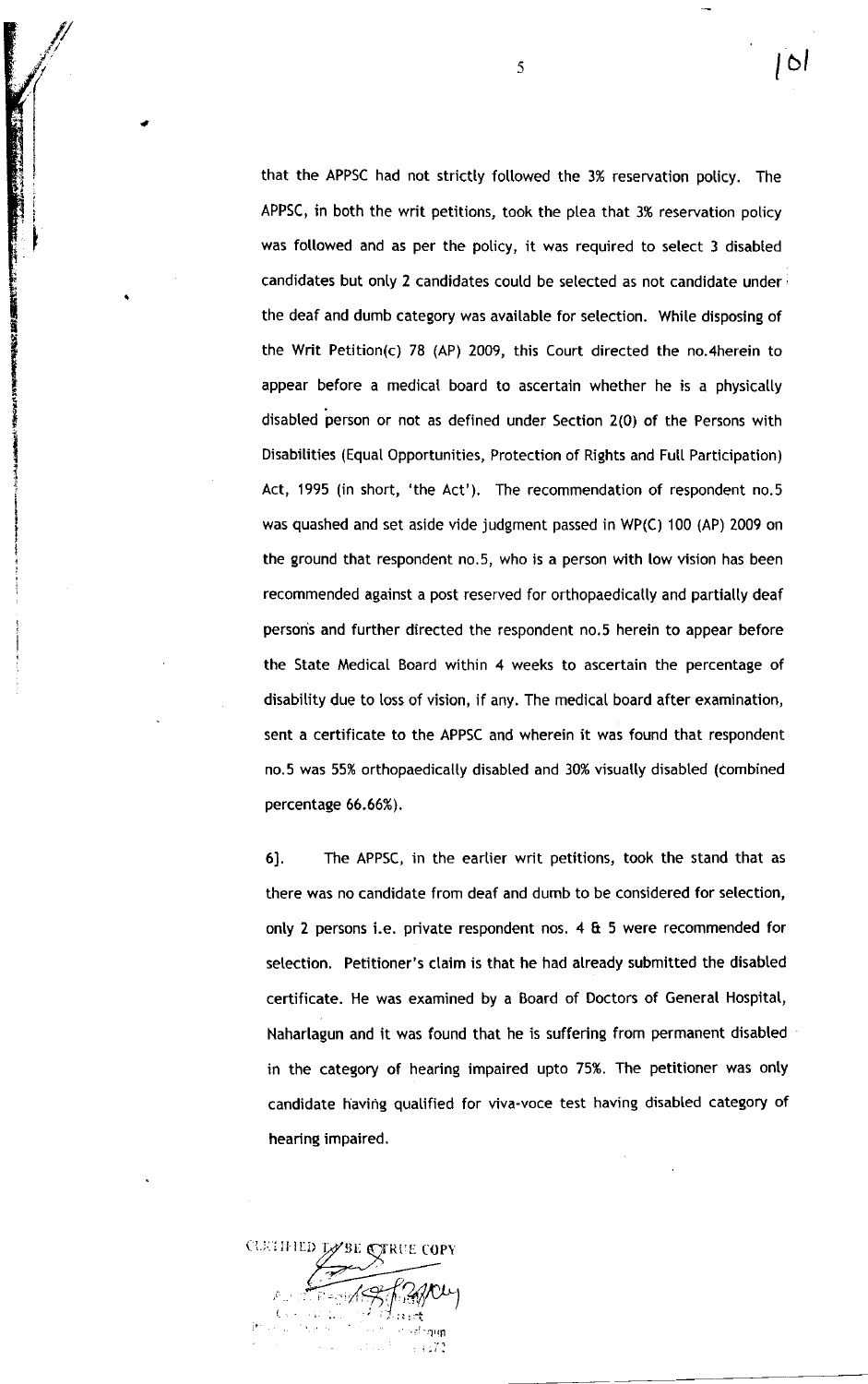7]. The respondent no.2 i.e. APPSC, in their affidavit-in-opposition, averred that the petitioner although may have been the lone hearing impaired candidate qualified for interview/viva-voce on relaxed standard but he failed to figure in the merit list to be considered for selection and recommendation, The petitioner, nowhere, in his petition, has mentioned about his rank in merit list. The examination was a combined and competitive examination and the setection is based on the combined merit as per performance of the candidate. The private respondent nos. 4 & <sup>5</sup> were recommended as per their position in the merit/select list and disabitity certificate furnished by them.

8]. The respondent no.5, in his affidavit-in-opposition, has averred that the petitioner faited to secure minimum 33% quatifying marks in 3 out of 8 iubjects as wetl as the requisite overall aggregate marks of 45% but the APPSC called him for viva voce test for reasons best known to the APPSC. The petitioner cannot claim to be quatified for viva-voce test due to mistake of the APPSC, and he has neither tocus standi to ctaim 3% reservation quota under Section 33 of the Persons with Disabitities (Equat Opportunities, Protection of Rights and Futl Participation) Act, 1995 nor to challenge the appointment of private respondents.

91. The petitioner, in his repty affidavit-in-reply, has submitted that the criteria of securing 33% in each paper and 45% marks in aggregate was relaxed by the Govt. Notification dated 07-01-2008, the APPSC further granted relaxation under speciat provisions of reservation for physicatly handicapped candidates from 33% to 25% marks in each paper and from 45% to 35% marks in aggregate.

101. The respondent no.Z has also admitted in their affidavit-inopposition that the petitioner was qualified for interview/viva-voce on relaxed standard. The merit list of physically handicapped candidates shows that 9 names were shown in the merit list. Out of 9 names, serial no.1

ku<mark>e cop</mark>  $\rm C_{\rm s}$  , ,, , , , , ,  $\lim_{\mu\to 0}$ ou .ch:Naharlaqu<mark>n</mark>  $\approx$  at 1 of 1872

 $\frac{6}{2}$ 

I

t t I

E F E {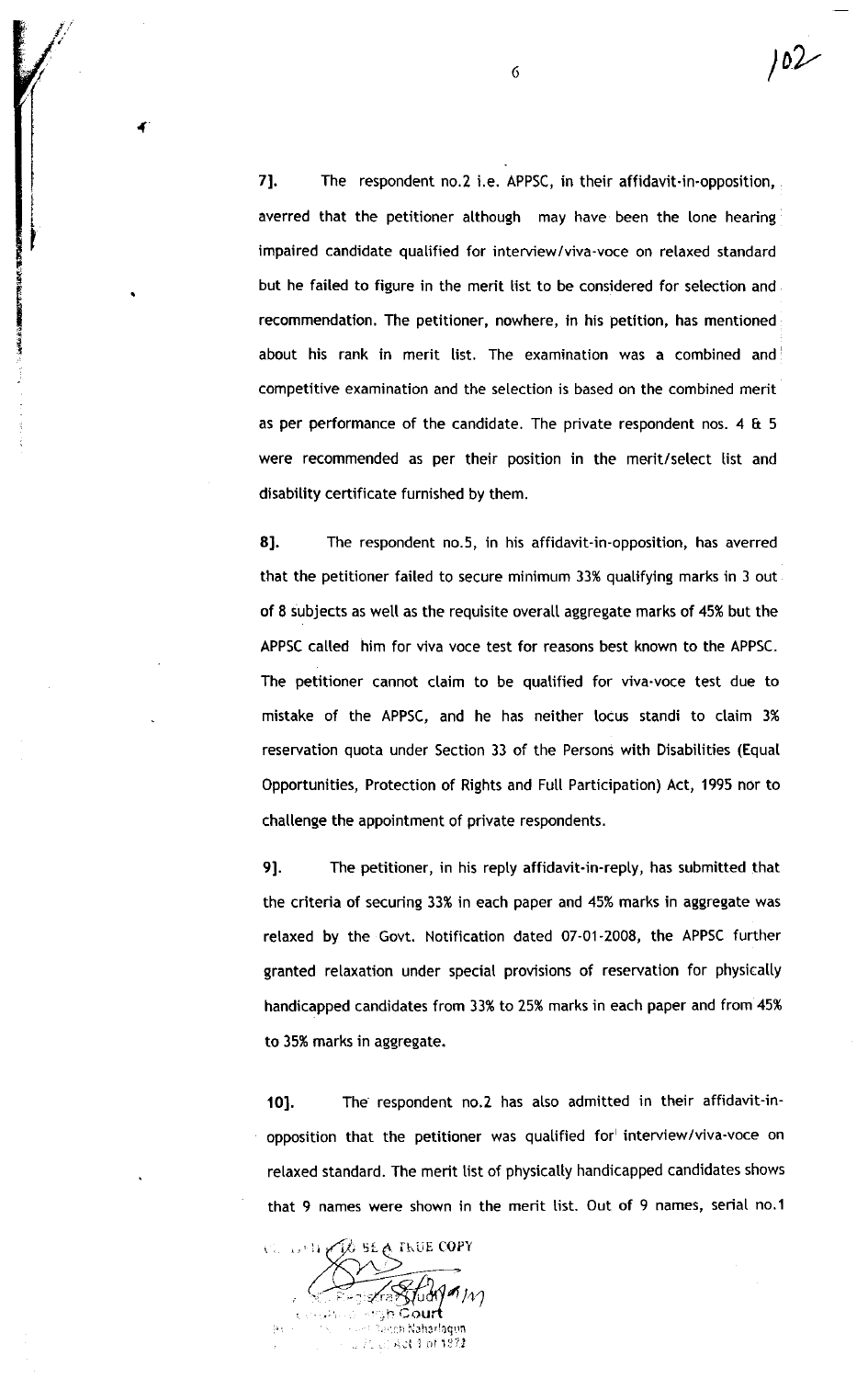Sadung Gyadu, quatified the examination on merit. Therefore, in remaining 8 candidates, the petitioner was placed at '8' position in the category of deaf and dumb whereas others were suffering frbm orthopaedic and low vision. The petitioner secured 631 marks out of 1675. Thus, it is apparent from the list furnished by the respondent-APPSC that petitioner secured more than qualified marks in the written as well as viva-voce examination.

11]. Section 2(a) sub-clause (i) defines and speaks disability means- (1) blindness; (2) low vision; (3) leprosy-cured; (4) hearing impairment; (5) tocomotors disability; (6) mental retardation and (7) mental illness. As per Section 32, appropriate Governments shall- (a) identify posts, in the establishments, which can be reserved for the persons with disability.

12]. In terms of Section 32 of the Act, the Department of Personnel, Administrative Reforms and Training, Government of Arunachal Pradesh vide office memorandum dated  $17<sup>th</sup>$  December, 2007, identified the posts, which can be reserved for persons with disabilities in respect of Arunachal Pradesh Civit Service (Entry Grade) Officer.

13]. Section 33 of the Act reads as under:-

"S-33. Reseruation of posts- Every appropriate Government shall appoint in every establishment such percentage of vacancies not less than three per cent for persons or class of persons with disability of which one per cent each shall be reserved for persons suffering from -

 $(i)$  blindness or low vision;

(ii) hearing impairment;

(iii) locomotor disability or cerebral palsy,

In the posts identified for each disability;

Provided that the appropriate Government may, having regard to the type of work carried on in any department or establishment, by notification subject to such conditions, if any, as may be specified in such notification, exempt any establishment from the provisions of this section."

,(1 -'. E Coi i  $\sqrt{8}$ f $30$ juy .  $\sum_{i=1}^{n}$ llrail':tun  $,77$ ,i

7

{

lo $\emph{3}$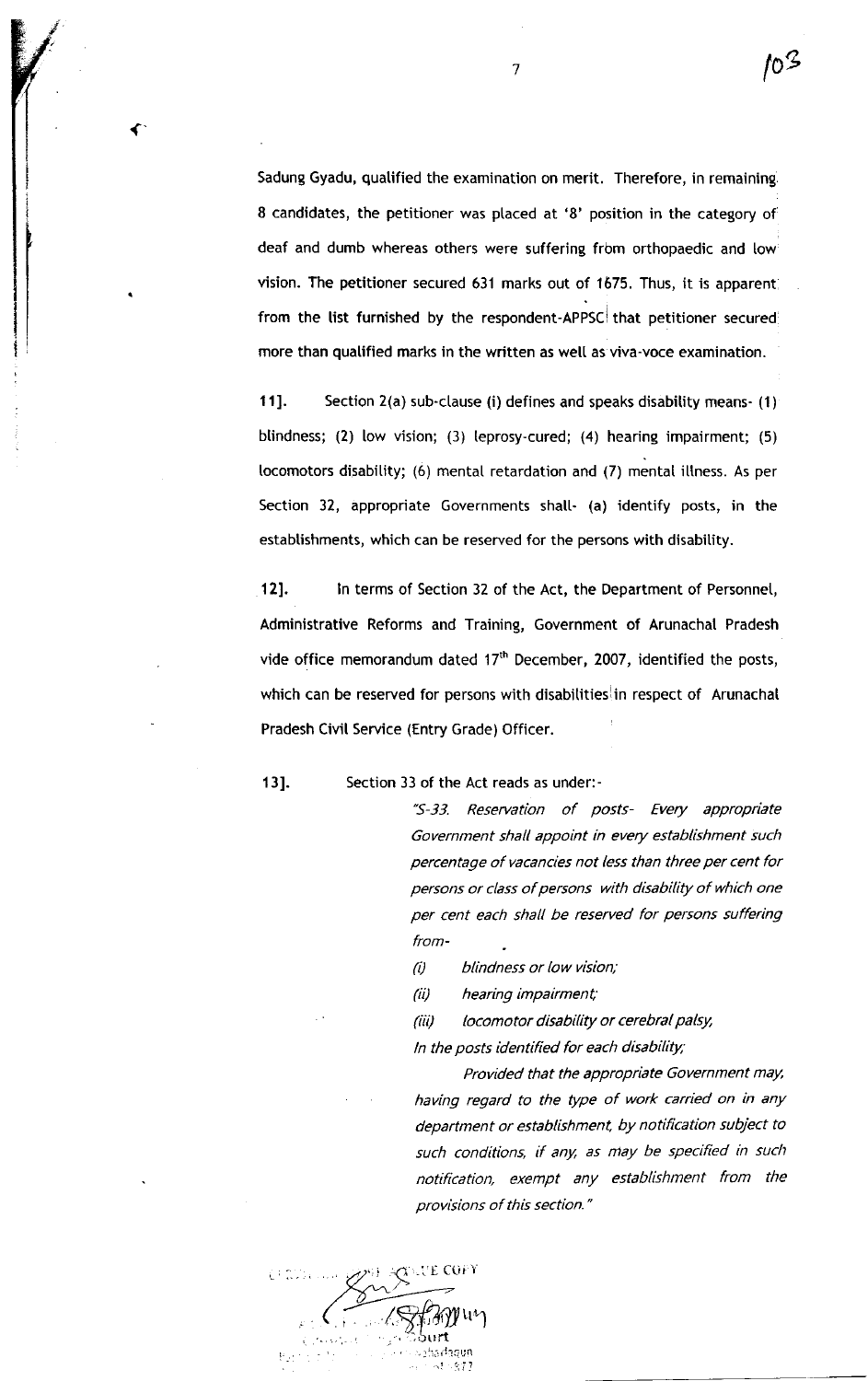14]. Section 36 says that where in any recruitment year any vacancy under section 33 cannot be filled up due to non-availability of a suitable person with disability or, for any other sufficient reason, such vacancy shall be carried forward in the succeeding recruitment year and if in the succeeding recruitment year also suitable person with disability is not avaitabte, it may first be fitted by interchange among the three categories and only when there is no person with disability available for the post in that year, the employer shall fill up the vacancy by  $\frac{1}{2}$  appointment of a person, other than a person with disability.

151. ln this case, the name of respondent no.4 was recommended against the reserved quota of orthopaedic disabitity. Respondent no.5 was said to be visually disabled person. However, his recommendation was quashed by the judgment passed in WP(C) 100 (AP) 2009, atthough the APPSC took plea that thee was no candidate, whose name can be recommended against the quota reserved for hearing impairment, that document produced by the petitioner indicating that he was suffering from 75% of hearing impairment has remain un-rebutted. He was the tone candidate, who was suffering from hearing impairment, the recommendation of respondent no.5, was set aside and quashed without further certificate from the medical board that he was visually disabled.

16] Section 2(t) of the Act says that "person with disability" means a person suffering from not less than forty per cent of any disabitity as certified by a medicat authority. lt was already decided by this Court in the eartier writ petitions that the respondents did not suffer from 40% disabitity, which is the main requirement of disabitity under section 2(t) of the Disabilities Act.

171. The respondent no.5, in his affidavit-in-opposition, has averred that in pursuance to the order passed by this Court in the earlier writ

 $\mathcal{W}^{\prime}$ llanegar.  $\Upsilon$ , iff. Co2)

 $\sim$ 

t t I

!! il E i.